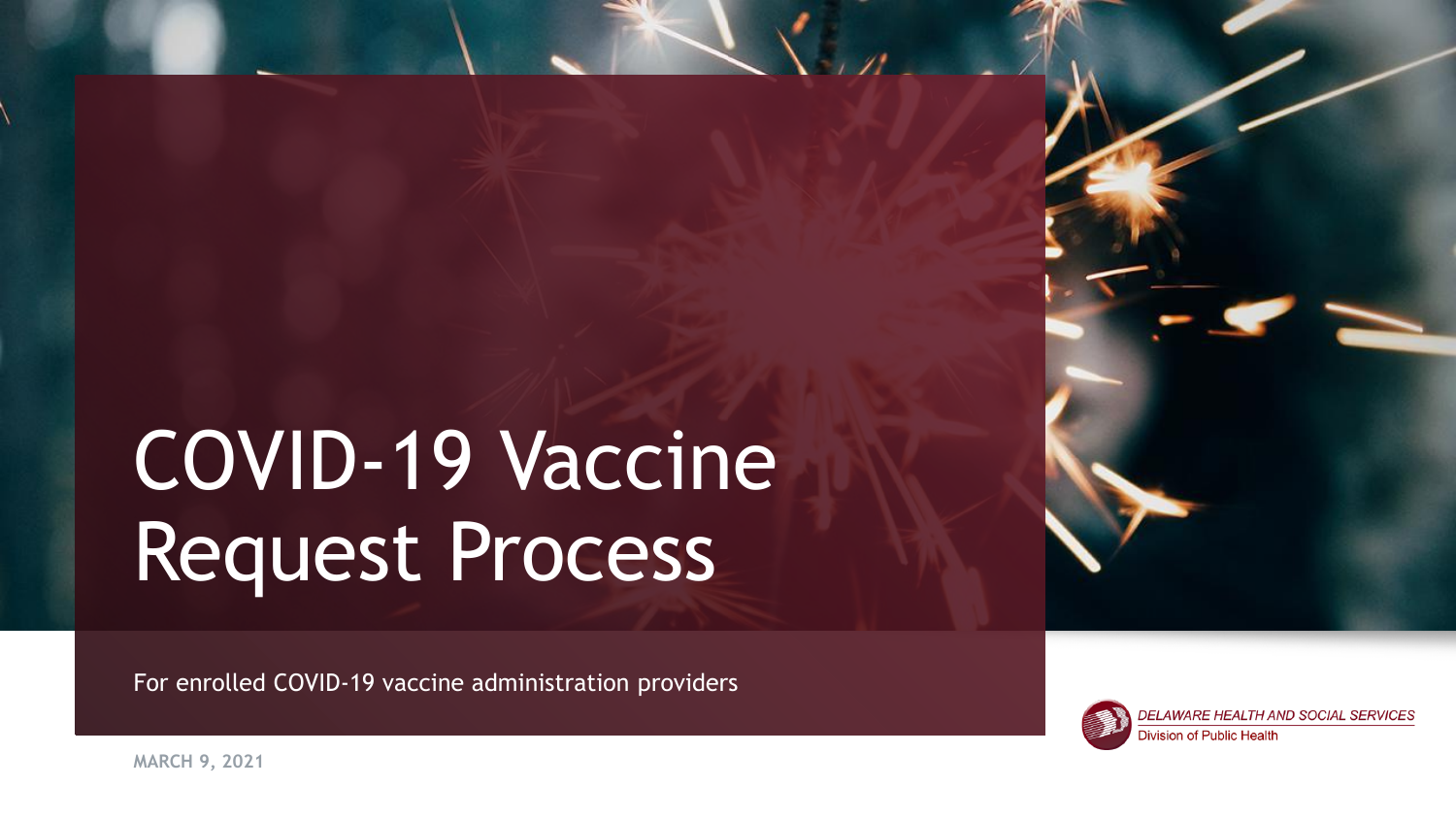DPH has developed a process for enrolled COVID-19 vaccine administration providers to request vaccine supply

**Reminder:** All administration provider sites must be enrolled in **DelVAX** and **VaccineFinder,** as well as be enrolled as a COVID-19 vaccine

administrator. If you are not yet enrolled, please review instructions posted on: <https://coronavirus.delaware.gov/vaccine/>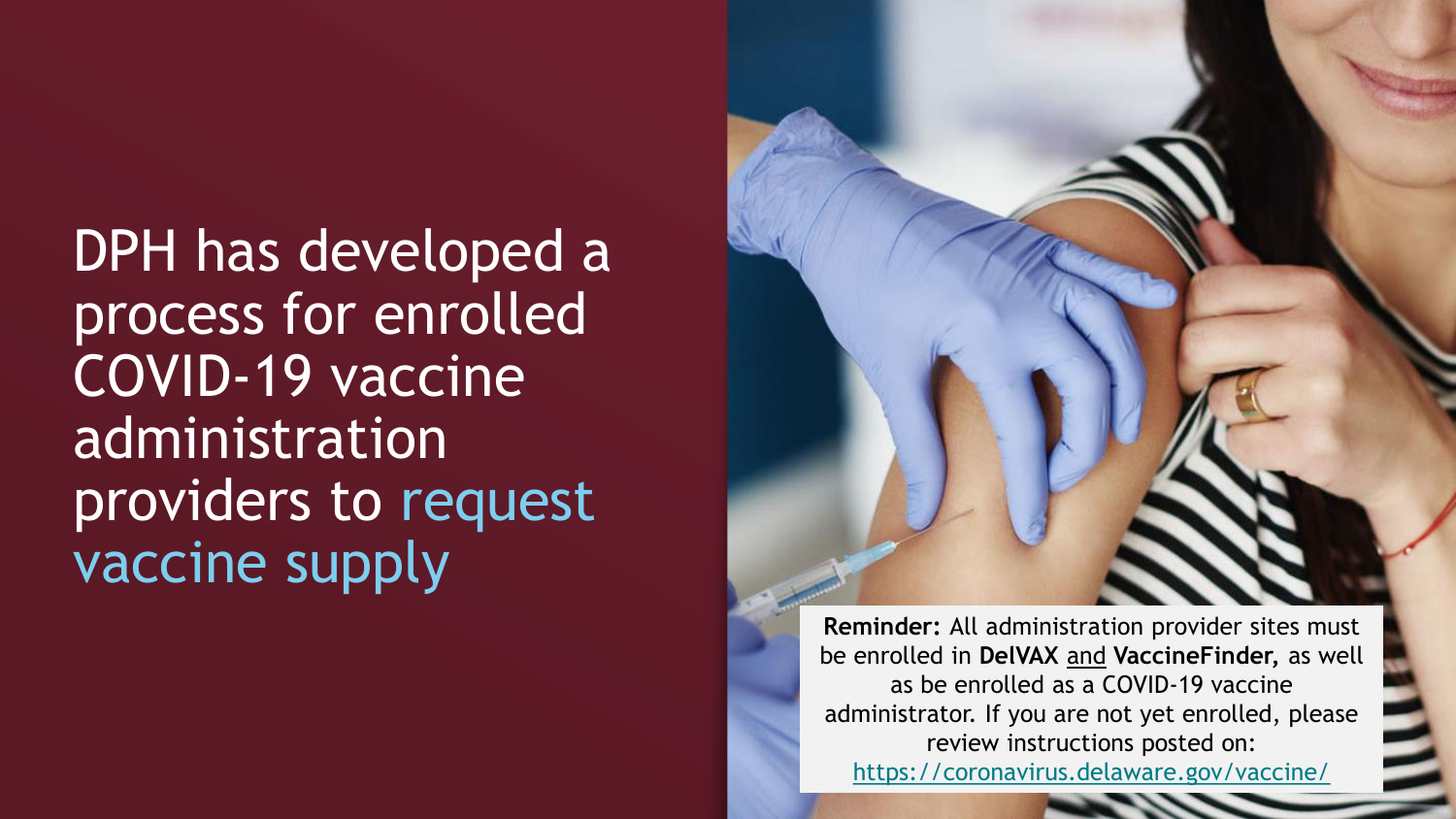# Operational requirements for vaccine administration sites



Submit Vaccine Request Forms online to DPH by EOD Monday each week.

Request should be based on administrating vaccine within a 5-7 day period.

Forms can be submitted electronically [here](https://coronavirus.delaware.gov/shoc-resource-form-for-vaccine-events/).



When submitting request agency should determine a scheduling system (e.g., online link).

Once received confirmation for direct or warehouse ship, provider should begin scheduling.

Providers must vaccinate within the current DPH phase(s).



### Requests for vaccine Scheduling Site setup and staffing Data entry

Set up physical site for administration as needed.

Identify and assign clinical and clerical personnel coverage.

|    | $\bullet$ | ı | Э |  |
|----|-----------|---|---|--|
| r. |           |   |   |  |

Enter vaccination data (all required fields) in DelVAX, VaccineFinder within 24 hours.

All partners must keep data up-to-date, or risk future vaccine allocations.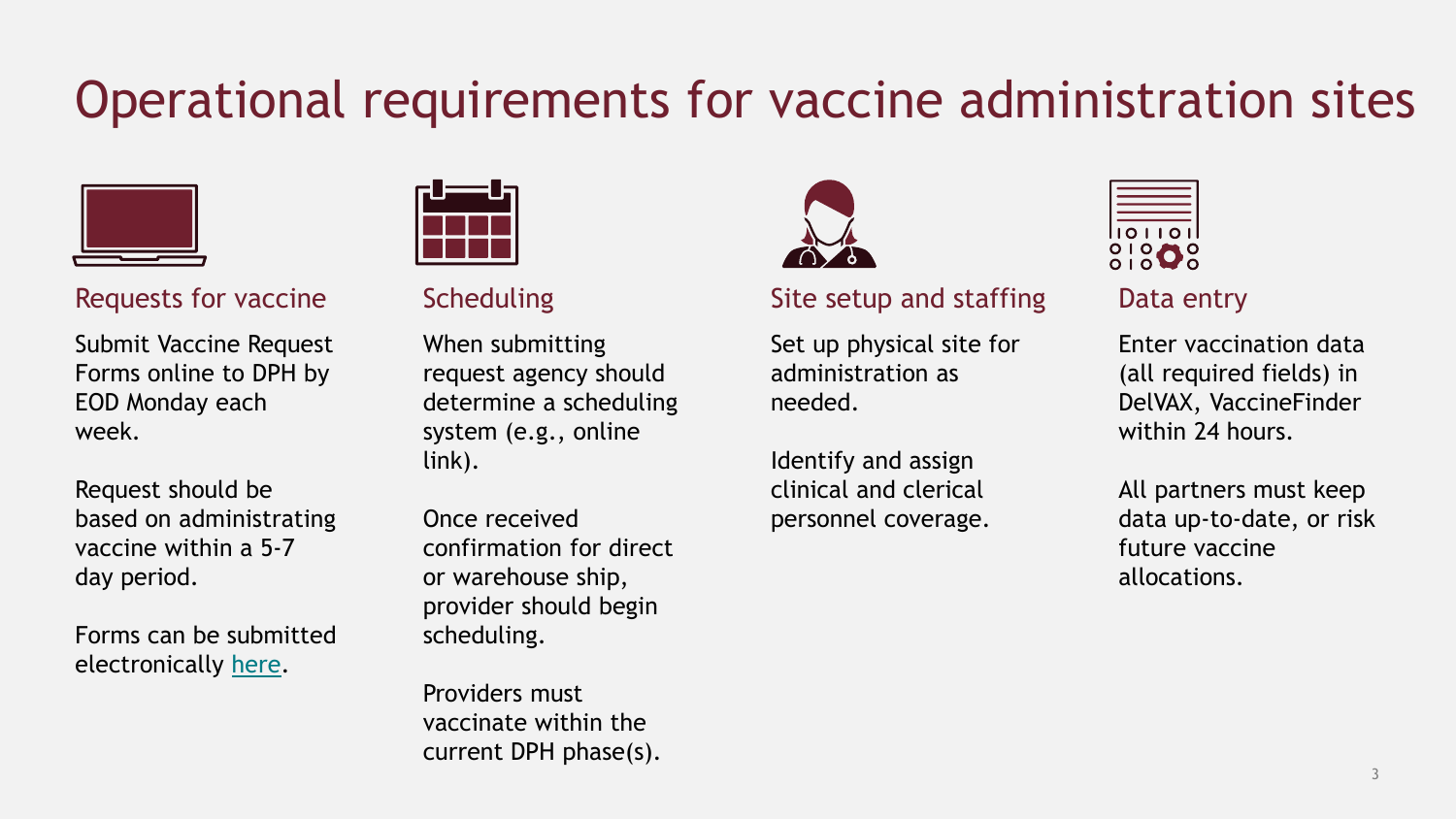Providers seeking vaccine should submit an online request form; DPH will review and allocate its limited supply weekly



Complete and submit forms online at: [https://coronavirus.delaware.gov/shoc-resource-form](https://coronavirus.delaware.gov/shoc-resource-form-for-vaccine-events/)for-vaccine-events/

> Send any questions to: [OEMS@Delaware.gov](mailto:OEMS@Delaware.gov)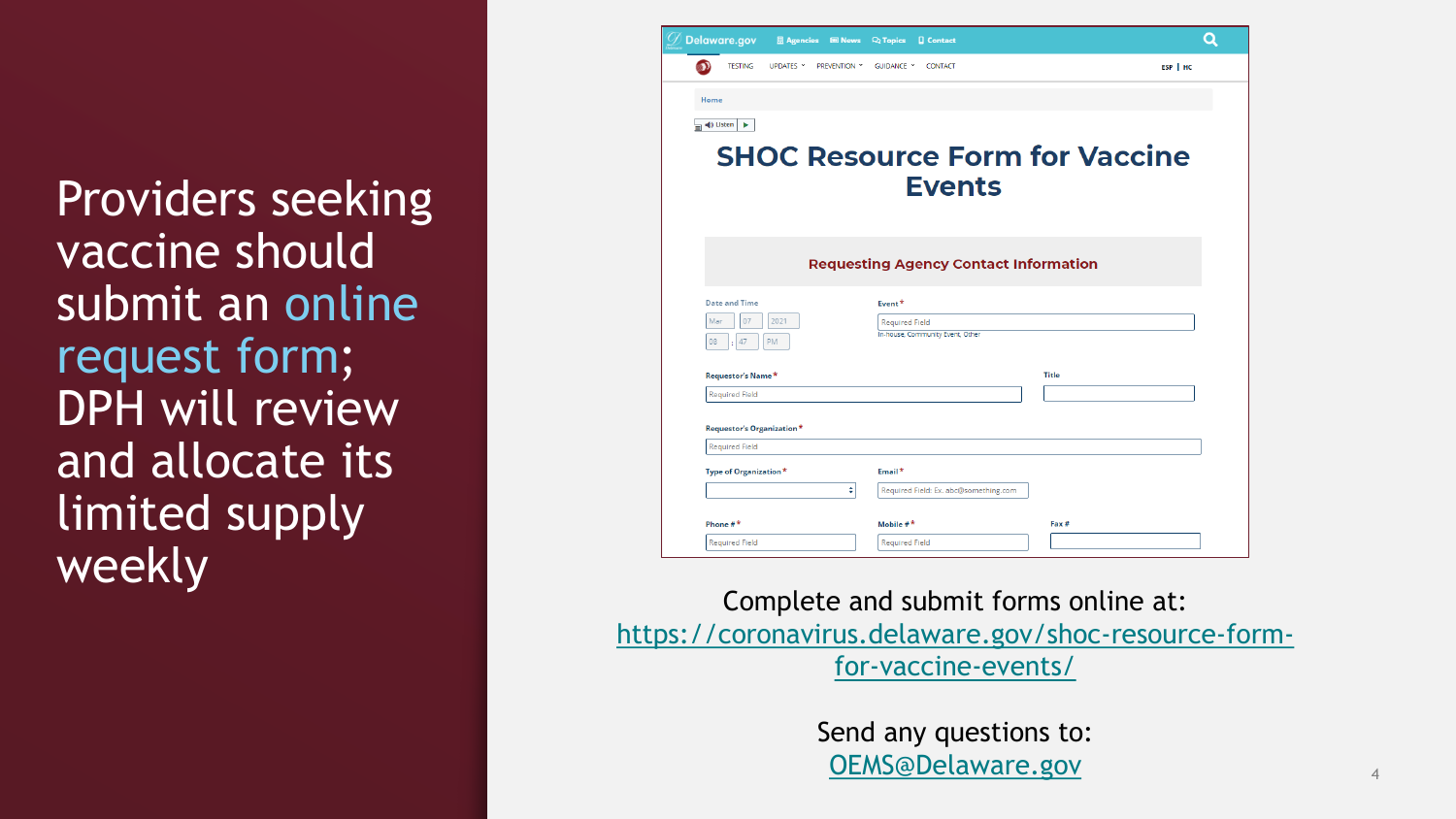### Weekly view for administration sites to request vaccine and schedule appts.

| Sunday                                                                                                                             | Monday                                                                                                                                                                                                                  | Tuesday                          | Wednesday                      | Thursday                                                                                | Friday                                                             | Saturday                                                                                        |
|------------------------------------------------------------------------------------------------------------------------------------|-------------------------------------------------------------------------------------------------------------------------------------------------------------------------------------------------------------------------|----------------------------------|--------------------------------|-----------------------------------------------------------------------------------------|--------------------------------------------------------------------|-------------------------------------------------------------------------------------------------|
| DPH will send<br>weekly Thursday<br>reminders to all<br>enrolled providers<br>to submit their<br>vaccine requests<br>by Monday EOD | 1 <sup>st</sup> Week<br>Vaccine request<br>due EOD                                                                                                                                                                      |                                  |                                | <b>Allocation Team</b><br>meets $\mathbf{\hat{\mathbf{a}}}$<br>determines<br>allocation | <b>Receive</b><br>notification of<br>supply allocation<br>decision |                                                                                                 |
|                                                                                                                                    | 2 <sup>nd</sup> Week<br>Direct Ship -<br>Receive shipping<br>confirmation of week 1<br>supply allocation<br><b>Warehouse Ship -</b><br>Vaccine delivered<br>from warehouse<br>logistics for week 1<br>supply allocation | Direct Ship -<br>Vaccine arrival | determine delivery date & time | Warehouse Ship - Logistics Team will contact Provider to                                |                                                                    | Requesting and<br>receiving vaccine<br>is a 2-week<br>process<br>Please schedule<br>accordingly |
|                                                                                                                                    | Vaccination<br>appointments can be<br>scheduled once<br>provider receives<br>shipping confirmation <sup>1</sup>                                                                                                         |                                  |                                |                                                                                         |                                                                    |                                                                                                 |

1. Scheduling appointments should not begin until after you receive shipping confirmation for initial confirmed supply (from either DPH or McKesson)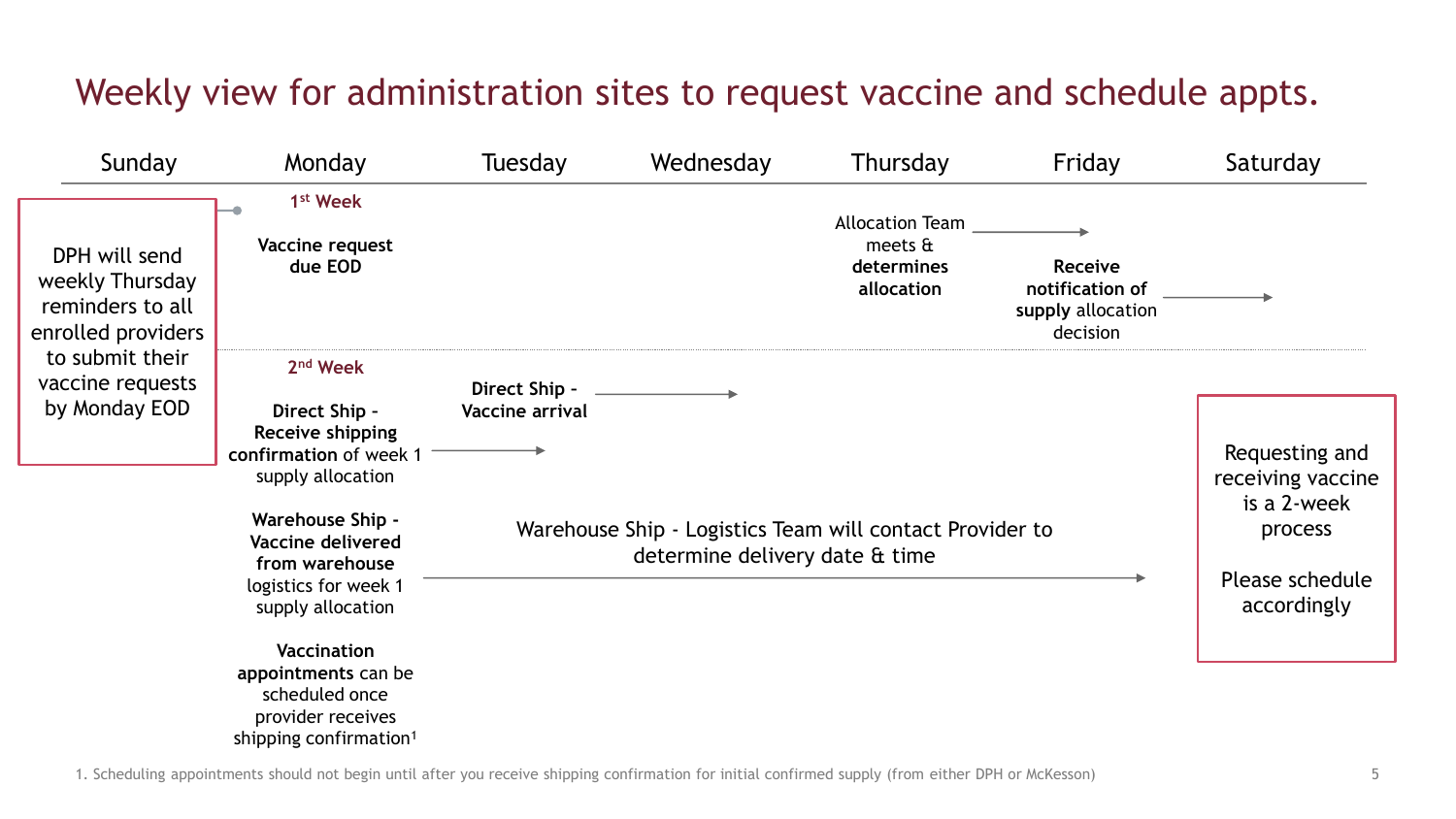# As supply remains constrained, we are working to allocate vaccines equitably across administering sites

### Will distribute a limited supply across sites

As demand for vaccines continues to exceed the current supply allocated to DE, we are unable to meet everyone's requests fully.

One factor in allocating vaccine is administration rates (# of doses delivered vs. # of doses administered).

### Allocations will be linked to equity considerations

Given disparities in rates of COVID-19 disease due to underlying structural inequities, we are prioritizing allocating vaccine supply to the most highly impacted populations. Early distribution efforts will be focused on sites that serve individuals in traditionally underserved communities.

We expect to be able to provide more vaccines to more sites as supply to DE increases over time and appreciate your partnership as we await updates from the Federal government.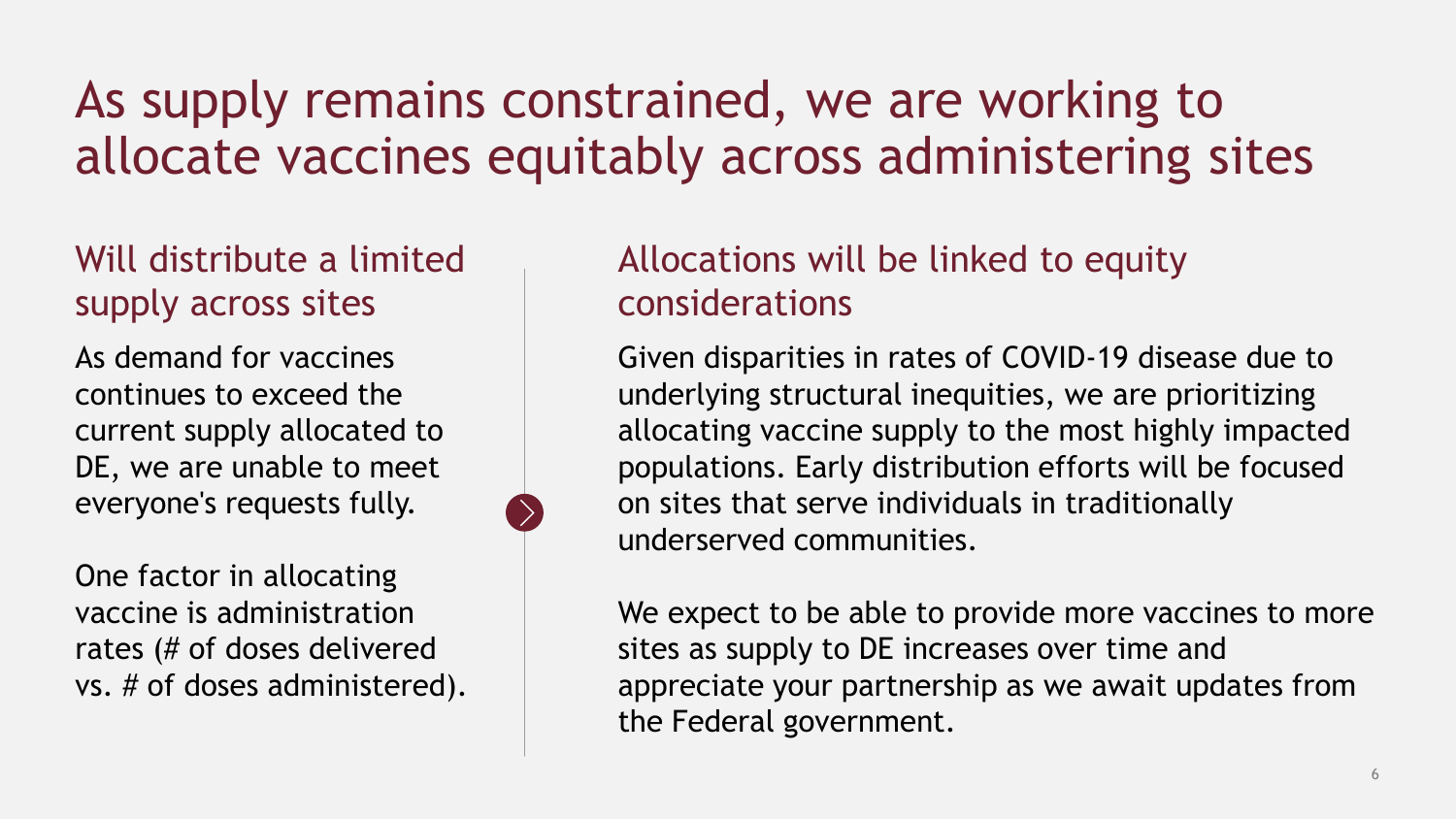You may need to adjust requested quantity each week based on how much vaccine you have in supply

You should administer your full delivered supply within 5-7 days; holding vaccine beyond that will impact your future allocations

**If you have fewer sign-ups for appointments than your allocated doses<sup>1</sup> :**

- Share appointment sign-up with other eligible groups (can reach out to DPH at [VaccinePlanning@Delaware.gov](mailto:VaccinePlanning@Delaware.gov) for help identifying groups)
- If sign-ups still fall short, decrease your vaccine request amount for the next week
- Ensure no supply goes unused; vaccinate individuals outside of current Phase only if absolutely needed – prioritize 65+ patients and Phase 1A health care-related personnel



**If you have more sign-ups for appointments than your allocated doses, but your site could administer more if given more supply:**

• Increase your vaccine request amount for the next week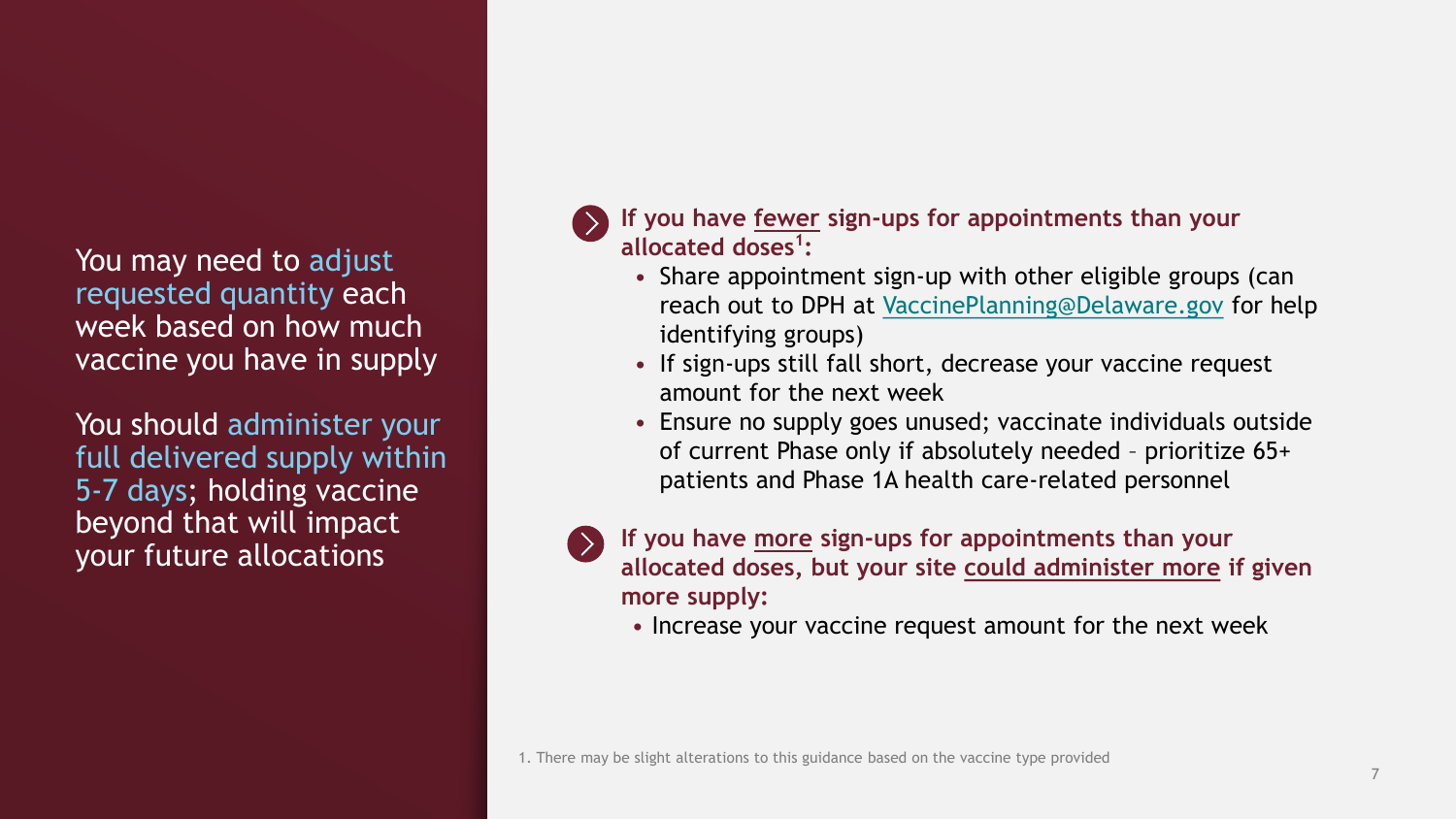Thank you for your continued partnership in this effort